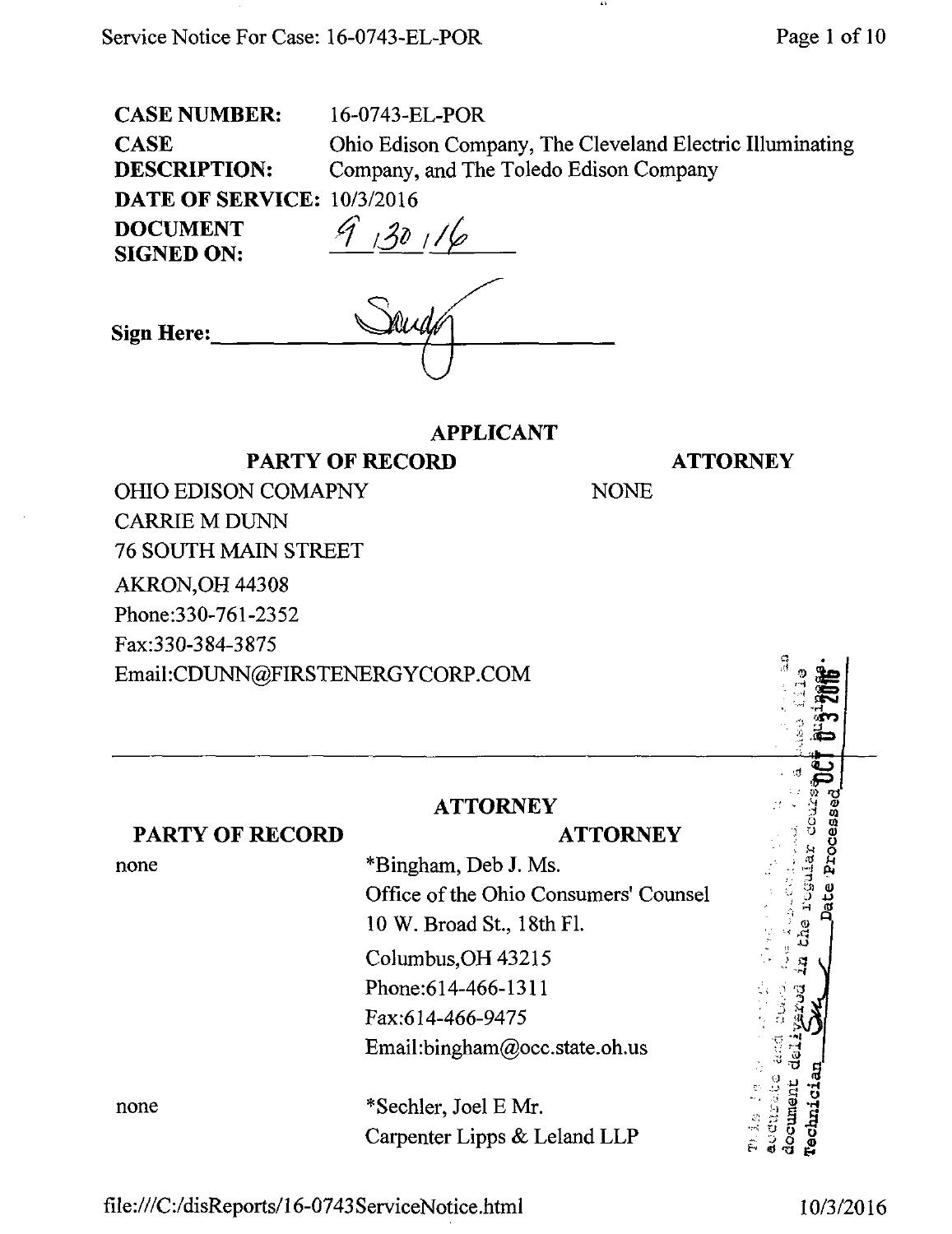### Service Notice For Case: 16-0743-EL-POR Page 2 of 10

 $\mathcal{A}^{\mathcal{A}}$ 

 $\mathbf{H}$ 

|      | 280 Plaza, Suite 1300<br>280 N. High Street<br>Columbus, OH 43215<br>Phone: (614) 365-4100<br>Fax: (614) 365-9145<br>Email:sechler@carpenterlipps.com |
|------|-------------------------------------------------------------------------------------------------------------------------------------------------------|
| none | *Kolich, Kathy J Ms.                                                                                                                                  |
|      | Kathy J. Kolich, Attorney at Law                                                                                                                      |
|      | 1521 Hightower Drive                                                                                                                                  |
|      | Uniontown, OH 44685                                                                                                                                   |
|      | Phone: 330-316-2378                                                                                                                                   |
|      | Fax:330-384-3875                                                                                                                                      |
|      | Email:kjklaw@yahoo.com                                                                                                                                |
| none | *Smith, Cheryl A Ms.                                                                                                                                  |
|      | Carpenter Lipps & Leland                                                                                                                              |
|      | 280 N. High Street                                                                                                                                    |
|      | Suite 1300                                                                                                                                            |
|      | Columbus, OH 43081                                                                                                                                    |
|      | Phone: 614-365-4100                                                                                                                                   |
|      | Fax:614-365-9145                                                                                                                                      |
|      | Email:smith@carpenterlipps.com                                                                                                                        |
| none | *Walter, Danielle G Ms.                                                                                                                               |
|      | Carpenter Lipps & Leland LLP                                                                                                                          |
|      | 280 N. High Street                                                                                                                                    |
|      | Suite 1300                                                                                                                                            |
|      | Columbus, OH 43215                                                                                                                                    |
|      | Phone: (614) 365-4104                                                                                                                                 |
|      | Email:ghiloni@carpenterlipps.com                                                                                                                      |
| none | *Hight, Debra                                                                                                                                         |
|      | Public Utilities Commission of Ohio                                                                                                                   |
|      | 180 E. Broad Street                                                                                                                                   |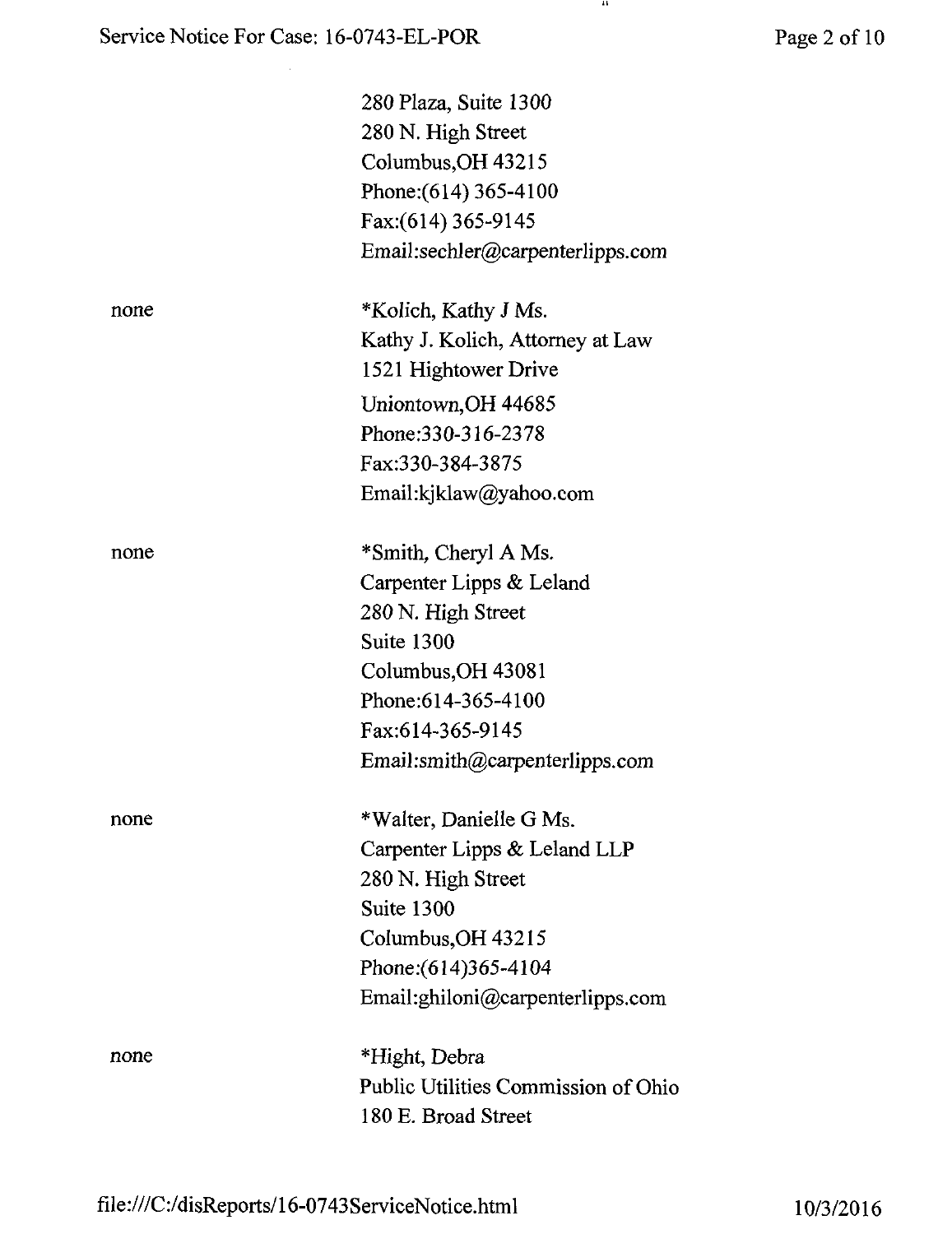|      | Columbus, OH 43231                      |
|------|-----------------------------------------|
|      | Phone: 614-466-0469                     |
|      | Email:Debra.Hight@puc.state.oh.us       |
| none | *Leach-Payne, Vicki L. Ms.              |
|      | McNees Wallace & Nurick LLC             |
|      | 21 E. State St., 17th Floor             |
|      | Columbus, OH 43215                      |
|      | Phone: 614-719-2847                     |
|      | Fax:614-469-4653                        |
|      | Email: vleach-payne@mwncmh.com          |
| none | *Gladman, Michael R.                    |
|      | Jones Day                               |
|      | 325 John H. McConnell Blvd.             |
|      | Suite 600                               |
|      | Columbus, OH 43215                      |
|      | Phone: 614-281-3865                     |
|      | Fax:614-461-4198                        |
|      | Email: mrglad man $\omega$ jonesday.com |
| none | *Gladman, Michael R.                    |
|      | Jones Day                               |
|      | 325 John H. McConnell Blvd.             |
|      | Suite 600                               |
|      | Columbus, OH 43215                      |
|      | Phone: 614-281-3865                     |
|      | Fax:614-461-4198                        |
|      | Email: $mrgladman@jonesday.com$         |
| none | *Chapman, Tara L Ms.                    |
|      | IGS Energy                              |
|      | 6100 Emerald Parkway                    |
|      | Dublin, OH 43017                        |
|      | Phone: (614) 659-5058                   |
|      |                                         |

 $\mathbf{H}$ 

[file:///C:/disReports/16-0743ServiceNotice.html 1](file:///C:/disReports/16-0743ServiceNotice.html)0/3/2016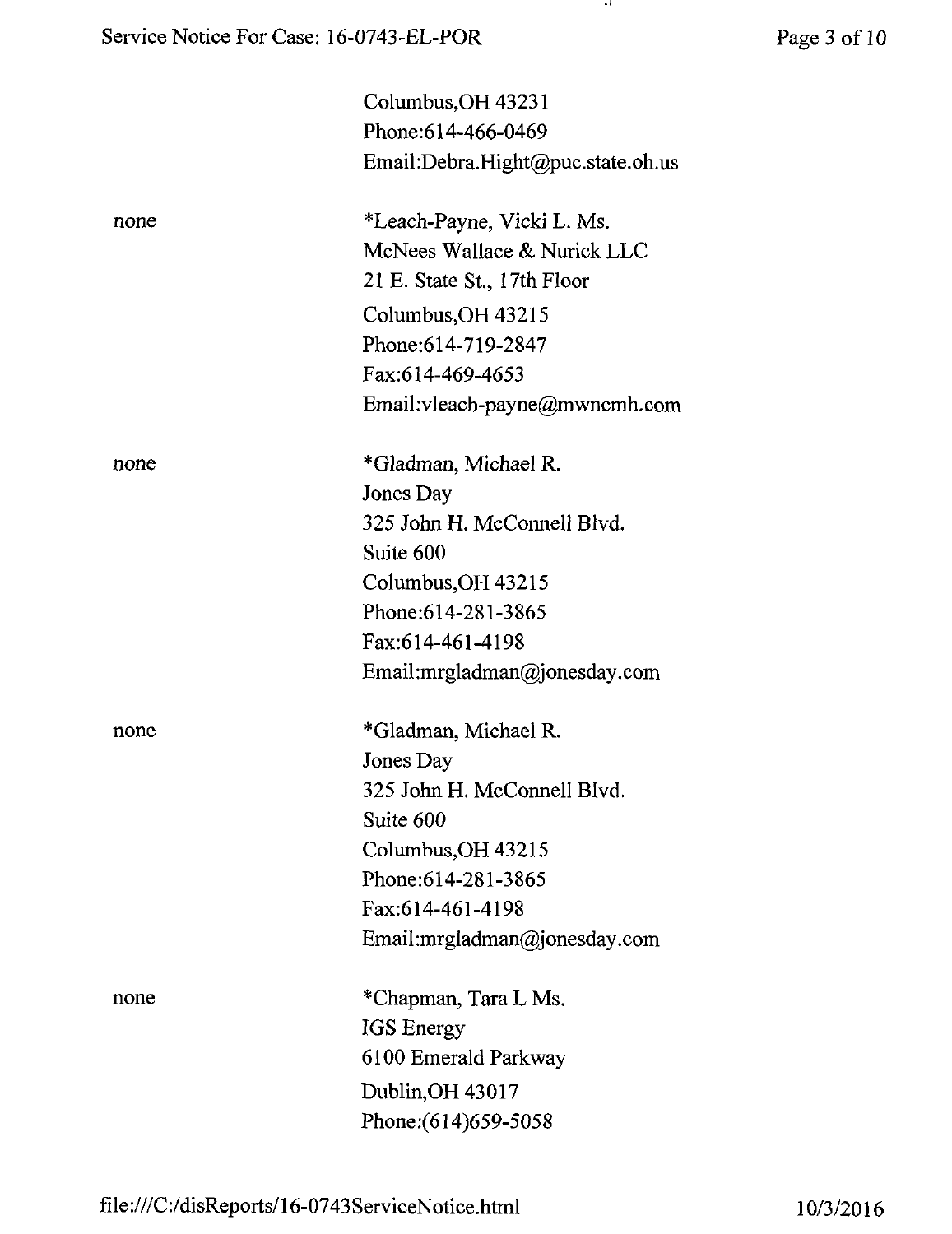$\ddot{\phantom{1}}$ 

|      | Fax:855-726-3542                  |
|------|-----------------------------------|
|      | Email:tchapman@igsenergy.com      |
| none | *Allwein, Christopher J. Mr.      |
|      | Kegler Brown Hill & Ritter, LPA   |
|      | 65 East State Street              |
|      | Suite 1800                        |
|      | Columbus, OH 43215                |
|      | Phone: (614) 462-5400             |
|      | Fax:614-464-2634                  |
|      | Email:callwein@keglerbrown.com    |
| none | *Dougherty, Trent A Mr.           |
|      | <b>Ohio Environmental Council</b> |
|      | 1145 Chesapeake Ave               |
|      | Suite I                           |
|      | Columbus, OH 43212                |
|      | Phone: 614-487-7506               |
|      | Fax:614-487-7510                  |
|      | Email:trent@theoec.org            |
| none | *Gaunder, Debra A                 |
|      | Carpenter Lipps & Leland LLP      |
|      | 280 N High Street, Suite 1300     |
|      | Columbus, OH 43215                |
|      | Phone: 614-300-4005               |
|      | Fax:614-365-9145                  |
|      | Email:gaunder@carpenterlipps.com  |
| none | *Mooney, Colleen L                |
|      | <b>OPAE</b>                       |
|      | PO Box 12451                      |
|      | Columbus, OH 43212-2451           |
|      | Phone: 614-488-5739               |
|      | Email: cmooney@ohiopartners.org   |
|      |                                   |

 $\mathbf{r} = \mathbf{r} + \mathbf{r} + \mathbf{r} + \mathbf{r} + \mathbf{r} + \mathbf{r} + \mathbf{r} + \mathbf{r} + \mathbf{r} + \mathbf{r} + \mathbf{r} + \mathbf{r} + \mathbf{r} + \mathbf{r} + \mathbf{r} + \mathbf{r} + \mathbf{r} + \mathbf{r} + \mathbf{r} + \mathbf{r} + \mathbf{r} + \mathbf{r} + \mathbf{r} + \mathbf{r} + \mathbf{r} + \mathbf{r} + \mathbf{r} + \mathbf{r} + \mathbf{r} + \mathbf{r} + \mathbf$ 

 $\overline{\phantom{a}}$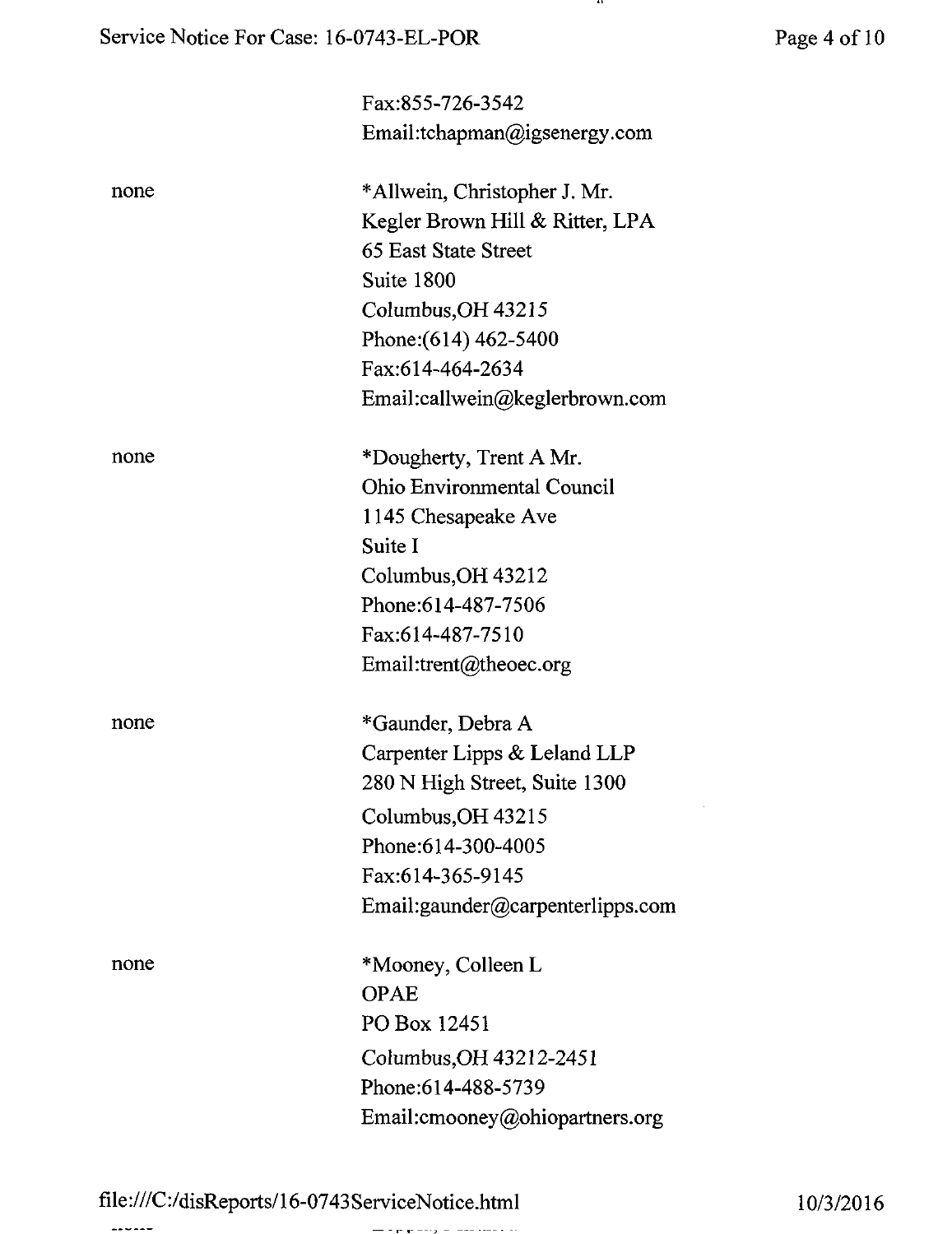| none | *Orahood, Teresa<br>Bricker & Eckler LLP<br>100 South Third Street<br>Columbus, OH 43215-4291<br>Phone: (614) 227-4821<br>Fax: (614) 227-2390<br>Email:torahood@bricker.com                 |
|------|---------------------------------------------------------------------------------------------------------------------------------------------------------------------------------------------|
| none | *Dove, Robert Mr.<br>The Law Office of Robert Dove<br>PO Box 13442<br>Columbus, OH 43213                                                                                                    |
|      | Phone: (614) 286-4183<br>Email:rdove@attorneydove.com                                                                                                                                       |
| none | *Williams, Samantha<br>Natural Resources Defense Council<br>20 N. Wacker Drive<br>Ste 1600<br>Chicago, IL 60606<br>Phone: 415-533-2060<br>Email:swilliams@nrdc.org                          |
| none | <b>HEALEY, CHRISTOPHER</b><br><b>OHIO CONSUMERS COUNSEL</b><br><b>10 W BROAD STREET</b><br>18TH FLOOR<br>COLUMBUS, OH 43215<br>Phone: 614-466-9571<br>Email:CHRISTOPHER.HEALEY@OCC.OHIO.GOV |
| none | *Leppla, Miranda R Ms.<br>The Ohio Environmental Council<br>1145 Chesapeake Avenue                                                                                                          |

 $\mathbf{H}$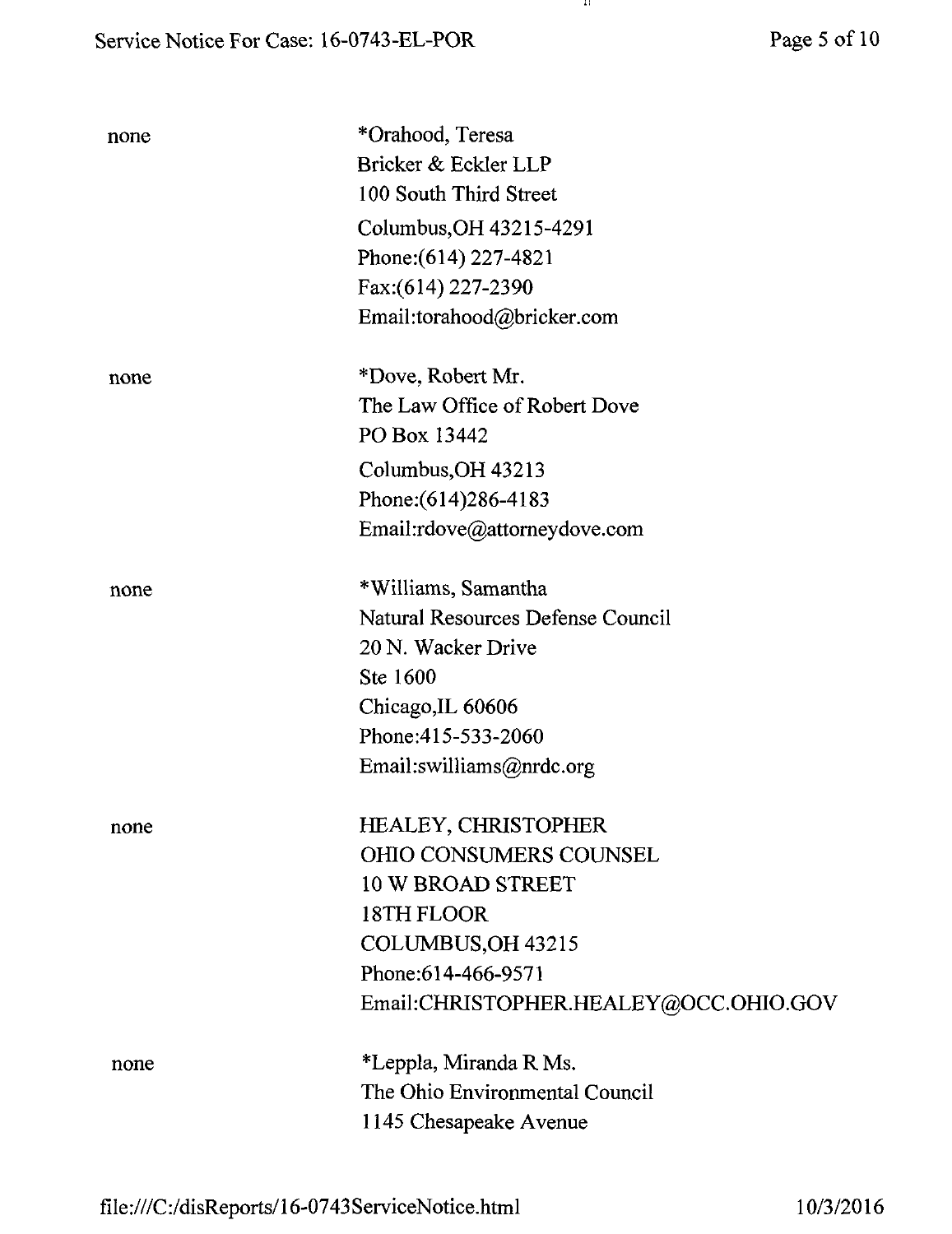$\mathbf{H}$ 

|      | Suite I                             |
|------|-------------------------------------|
|      | Columbus, OH 43212                  |
|      | Phone: (614) 487-7506               |
|      | Fax:(614)487-7506                   |
|      | Email:mleppla@theoec.org            |
|      |                                     |
| none | KELTER, ROBERT ATTORNEY AT LAW      |
|      | ENVIRONMENTAL LAW & POLICY CENTER   |
|      | <b>35 EAST WACKER DRIVE</b>         |
|      | <b>SUITE 1600</b>                   |
|      | CHICAGO, IL 60601-2206              |
|      | Phone: 312-795-3734                 |
|      | Fax:312-795-3730                    |
|      | Email:RKELTER@ELPC.ORG              |
|      |                                     |
| none | *Brigner, Gina L Ms.                |
|      | <b>Ohio Consumers' Counsel</b>      |
|      | 10 W. Broad, 18th Floor             |
|      | Columbus, OH 43215                  |
|      | Phone:614-644-0684                  |
|      | Fax:614-466-9475                    |
|      | Email:brigner@occ.state.oh.us       |
| none | STINSON, DANE                       |
|      | <b>BRICKER &amp; ECKLER</b>         |
|      | 100 S. THIRD STREET                 |
|      | COLUMBUS, OH 43215                  |
|      | Phone: 614-227-4854                 |
|      | Fax:614-221-0479                    |
| none | *Miller, Vesta R                    |
|      | Public Utilities Commission of Ohio |
|      | 180 East Broad Street               |
|      | Columbus, OH 43215                  |
|      | Phone: 614-466-7702                 |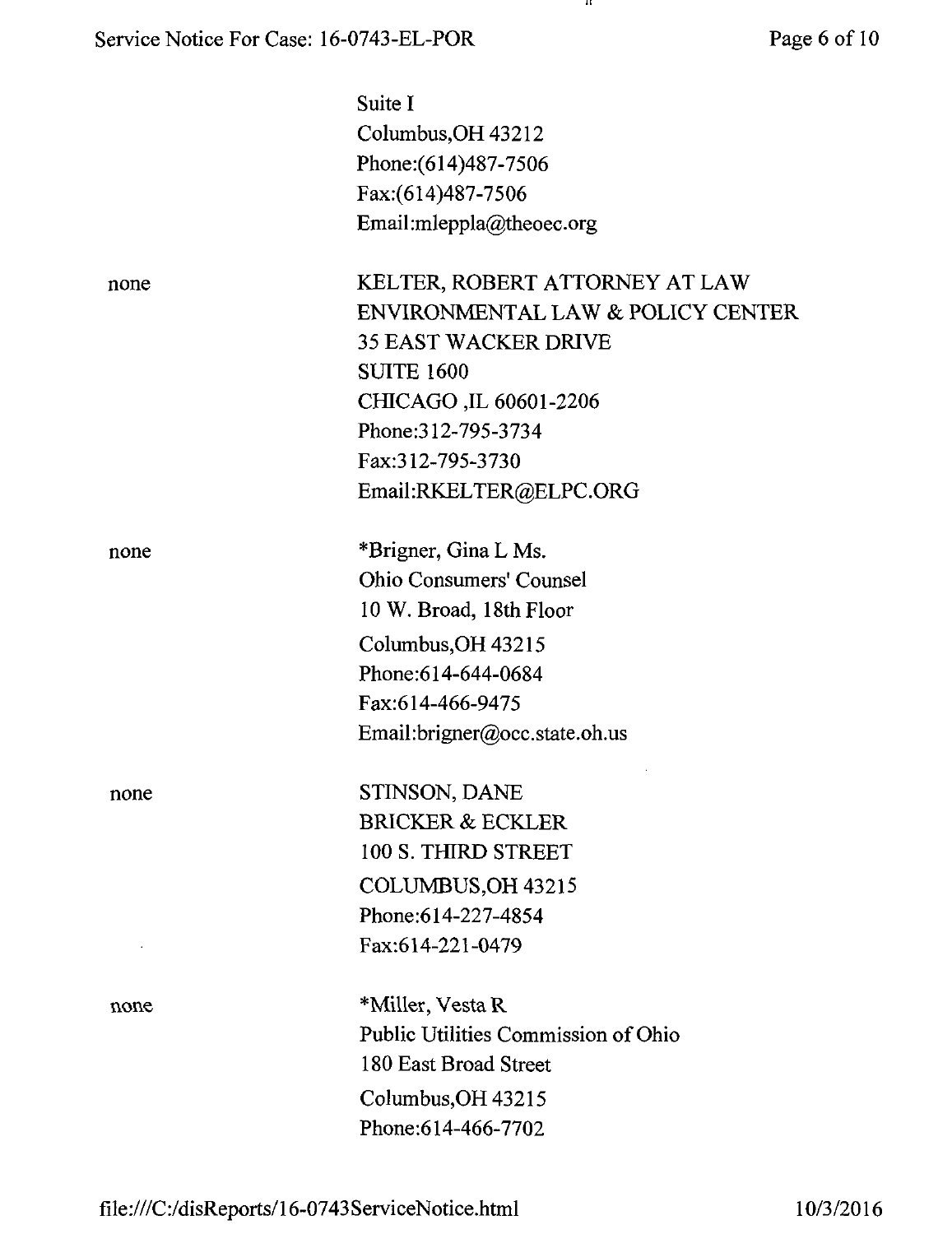## Email[:Vesta.Miller@puc.state.oh.us](mailto:Vesta.Miller@puc.state.oh.us)  none \* Scott, Tonnetta Ms. Ohio Attorney General 30 East Broad Street Columbus,OH 43215 Phone:(614)466-4395 Fax:(614)466-4395 Email:tonnetta.scott@ohioattorneygeneral.gov none \*Bojko, Kimberly W. Mrs. Carpenter Lipps & Leland LLP 280 North High Street 280 Plaza Suite 1300 Columbus,OH 43215 Phone:614-365-4100 Fax:614-365-9145 Email [:bojko@carpenterlipps.com](mailto:bojko@carpenterlipps.com) none OSTROWSKI, ERIKA FIRSTENERGY SERVICE CO 76 S MAIN ST AKRON,OH 44308 Phone:330-761-2532 none \*Oliker, Joseph E. Mr. IGS Energy 6100 Emerald Parkway Dublin,OH 43016 Phone:614-659-5069 Email:joliker@igsenergy.com none \*Coffey, Sandra Public Utilities Commission of Ohio 180 E. Broad St.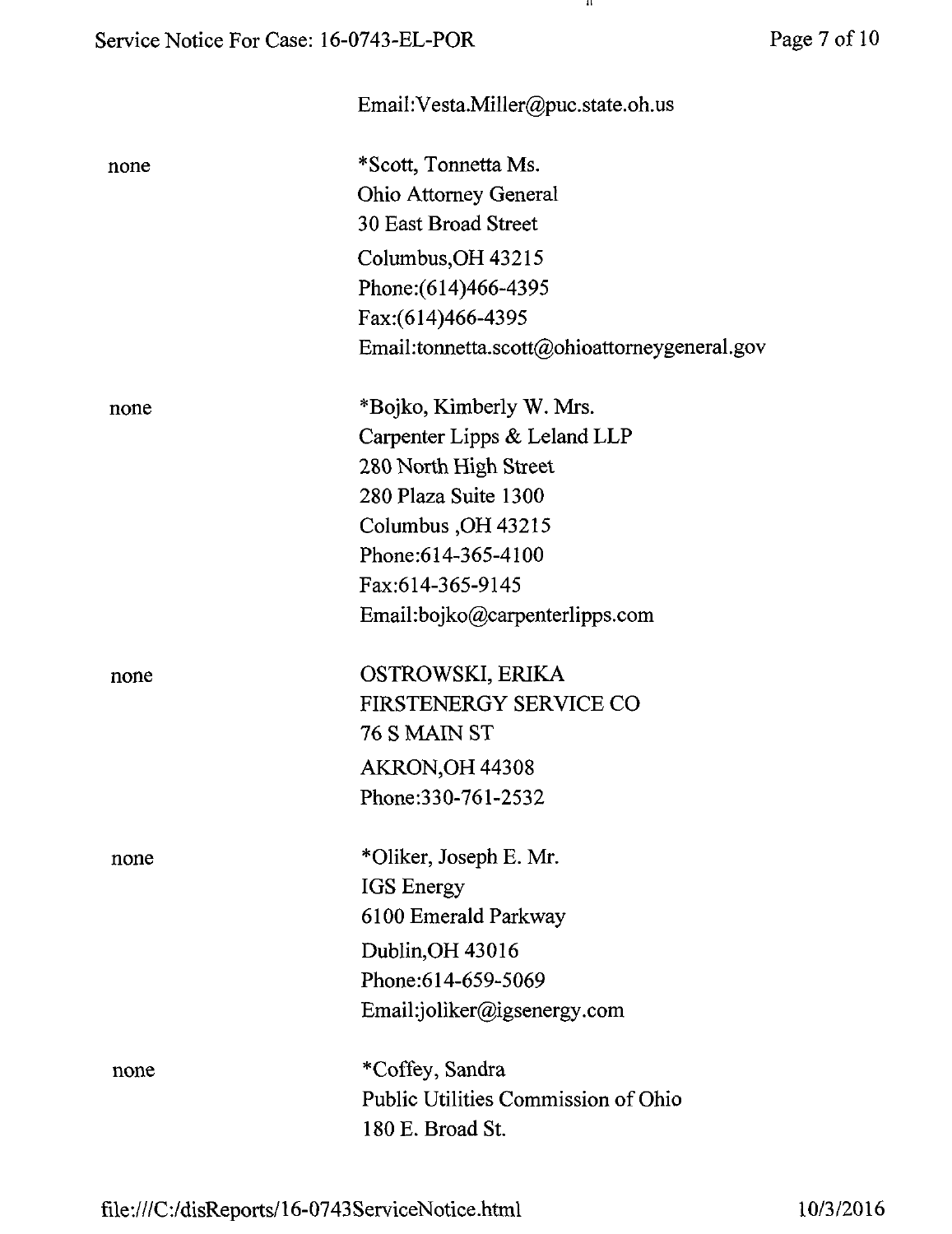|      | Columbus, OH 43215                         |
|------|--------------------------------------------|
|      | Phone: (614) 728-2516                      |
|      | Fax:(614) 728-8373                         |
|      | Email:Sandra.Coffey@puc.state.oh.us        |
| none | *Kelter, Robert Mr.                        |
|      | Environmental Law & Policy Center          |
|      | 35 East Wacker Drive, Suite 1600           |
|      | Chicago, IL 60601                          |
|      | Phone: 312-795-3734                        |
|      | Fax:312-795-3730                           |
|      | Email:rkelter@elpc.org                     |
| none | *Fleisher, Madeline                        |
|      | <b>Environmental Law and Policy Center</b> |
|      | 21 W. Broad St., Suite 500                 |
|      | Columbus, OH 43215                         |
|      | Phone: 614-670-5586                        |
|      | Email:mfleisher@elpc.org                   |
| none | *Dunn, Carrie M Ms.                        |
|      | <b>FirstEnergy Service Company</b>         |
|      | 76 Main Street S                           |
|      | <b>Akron, OH 44308</b>                     |
|      | Phone: 330-761-2352                        |
|      | Fax:330-384-3875                           |
|      | Email:cdunn@firstenergycorp.com            |
|      |                                            |

### INTERVENOR

### PARTY OF RECORD ATTORNEY

ENVIRONMENTAL DEFENSE FUND NONE JOHN FINNIGAN 128 WINDING BROOK LANE

<file:///C:/disReports/l>6-0743ServiceNotice.html 10/3/2016

-44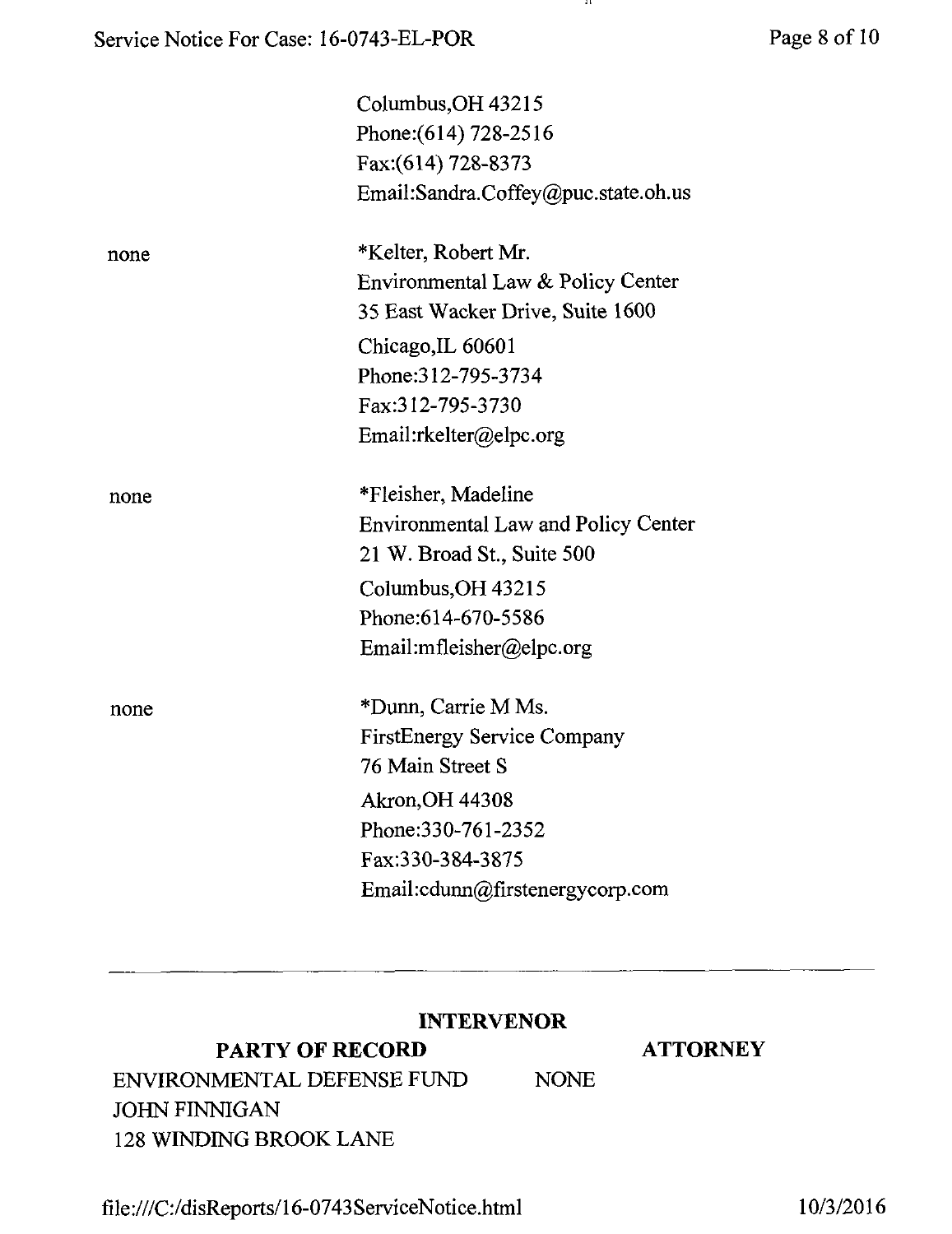Service Notice For Case: 16-0743-EL-POR Page 9 of 10

TERRACE PARK,OH 45174 Phone:513-226-9558

ENVIRONMENTAL LAW & POLICY **CENTER** 35 E. WACKER DR STE 1600 CHICAGO,IL 60601-2206 Phone:614-488-3301

INDUSTRIAL ENERGY USERS OF OHIO GENERAL COUNSEL SAMUEL C RANDAZZO MCNEES WALLACE & NURICK LLC FIFTH THIRD CENTER 21 EAST STATE ST 17TH FLOOR COLUMBUS,OH 43215 Phone:(614) 469-8000 Columbus,OH 43215 Phone;614-469-8000

Email: sam@mwncmh. com

OHIO ENVIRONMENTAL COUNCIL

1145 CHESAPEAKE AVE STE I COLUMBUS,OH 43212-2286 Phone: (614) 487-7506 Fax:(614)487-7510

OHIO HOSPITAL ASSOCIATION RICHARD SITES 155 E. BROAD STREET 3RD FLOOR COLUMBUS,OH 43215-3620 Phone: (614) 221-7614 Fax:(614)221-4771

\*Pritchard, Matthew R. Mr. McNees Wallace & Nurick 21 East State Street #1700

Fax:614-469-4653 Email:mpritchard@m [wncmh.com](http://wncmh.com)

NONE

NONE

NONE

<file:///C:/disReports/16-0743ServiceNotice.html>10/3/2016